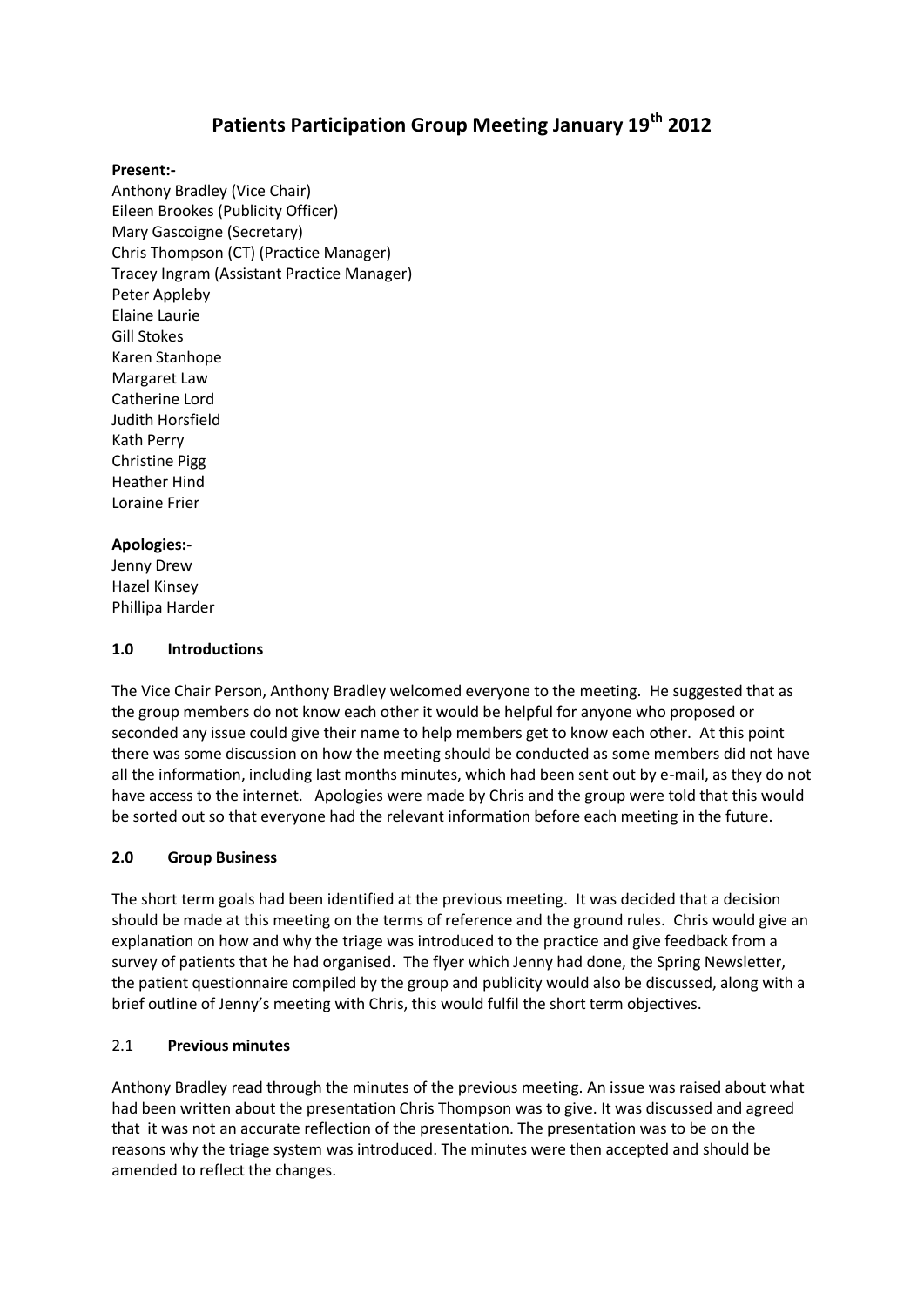#### **Agreed by ????? and seconded by Elaine Laur**ie.

## 2.3 **Terms of Reference**

Members of the group all agreed that the terms of reference should be short and to the point, everyone read the sample terms of reference and after some discussion it was decided that items 9 and 11 were not in our remit so they would be taken out, this was proposed by the Chair and seconded by Eileen Brookes. The new terms of reference would be posted on the website. The ground rules were read by everyone, proposed by the chair and agreed by all, they would also be posted on to the website.

# 2.4 **Publicity**

Eileen (Publicity Officer) thanked everyone for their input into the newsletter. She explained that she had been asked to do a flyer in time for the January meeting rather than a newsletter as this has been deferred until Spring .

It appears after Jenny's meeting with Chris, Jenny had actually done the flyer herself as it was needed urgently. There was some discussion whether Jenny should be doing things by herself although the effort she had put in was appreciated it was felt that the whole group should be involved. Chris offered to point this out to Jenny. Eileen said that she was happy with the flyer and because of time constraints, thought we should use it this time.

Eileen said that she had plenty of ideas for the Newsletter, patients would be able to have feedback from the questionnaire and issues raised by the group such as the terms of reference would be printed. A discussion then took place of the best way of distributing the newsletter. It would obviously be on the website and there would be some in the surgeries, however there are still a lot of people who would not know about the letter. Suggestions were made to ask the local chemist and other shops if they would keep some, ask the district nurses or carers to take some to patients who are housebound, put a note on prescriptions, give information on the JX board. Chris has offered a notice board in the surgery which could be used to publicise the group. He also offered the use of a desk if anyone wanted to sit in the surgery to talk to people about the group. Publicity would also be discussed at future meetings and if necessary local newspapers could be used depending on cost.

# **Action: Chris to provide feedback to Jenny on ensuring work is undertaken by who is tasked with it**

# 2.5 **Feedback on Meeting between Jenny Drew (Chair) and Chris Thompson (Practice Manager)**

Chris reported to the group that Jenny had given him feedback on the previous meeting. They had agreed that the ground rules should be approved and agreed by all, then laminated for future reference. The terms of reference should be discussed and agreed by all and any changes made. The newsletter had been postponed to Spring to give more time to complete it but the flyer was agreed upon. Chris agreed to have the website updated frequently and Tony Drew offered to help with this. He also offered a notice board in the surgery for use of the group. They also agreed that the questionnaire would be finished by March and the results published on the website.

#### 2.6 **PPG email address**

Chris informed the group of the email address for the group which is [ppg.stagmedical@gmail.com](mailto:ppg.stagmedical@gmail.com) This address is shown on the JX board in reception. This will be monitored by Tony Drew.